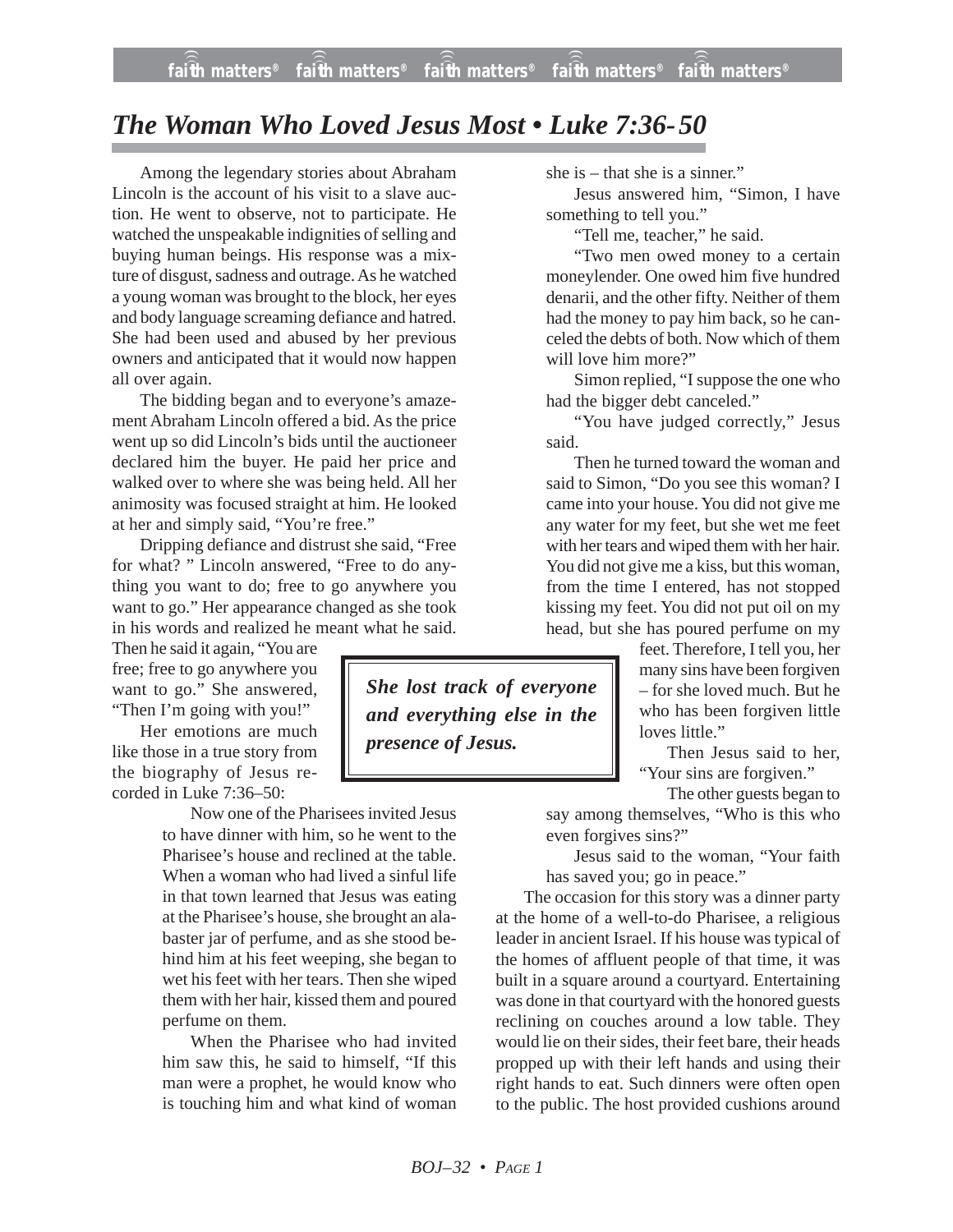## **faith matters® faith matters® faith matters® faith matters® faith matters®** ))) ))) ))) ))) )))

the perimeter of the courtyard so that uninvited visitors would have a place to sit, watch and listen. Lots of people might come if the dinner guests were especially famous or interesting people.

One of the local residents who came that day to see Jesus was a person described as *"a woman who had lived a sinful life."* This is a softer way of saying she was the town prostitute. She made her living selling her body to men. You can surmise whatever you want about her and her background. Perhaps she entered prostitution out of abuse or economic necessity or because of some psychological need or sexual passion. Whatever her background and reasons she was morally indicted as a sinner. She knew that what she did was wrong and she did it anyway.

Certainly there were people there, including the host, who thought that her showing up was as bad as it could get. They didn't want her there. She was an embarrassment. But they hadn't seen anything yet. What she was about to do was nothing short of astonishing.

She came up behind Jesus, near his feet. We don't know why she came so close or what her original intentions were, but when she arrived at Jesus' feet she lost it. Standing behind him she began to cry until she was sobbing, her tears falling like water from a fountain. Such crying is never silent. With the tears came the sobs and everyone looked her way. She cried so much so fast that Jesus' feet were soaked with her tears. She fell to her knees and instinctively did something she was never supposed to do. She reached up and unfastened her long hair so that it cascaded down in front of her. Then she used her long hair like a towel to wipe Jesus' feet dry.

Most of the guests were shocked. They didn't want her there in the first place. Then she made a scene with her crying. Now she broke one of the cardinal rules of society—women kept their hair bound up for everyone but their husbands. Only young girls wore their hair down. Loose flowing hair was a sign of sexual impropriety. Even today, who would use their hair as a towel, especially to wipe the feet of a stranger? And, as if all this were not enough, she held Jesus' feet and kissed them. Then she took out an alabaster container and poured perfume all over Jesus' feet.

Many women wore these small alabaster flasks on chains or strings around their necks. Alabaster is a soft stone that can be fairly easily carved into a container. It was a form of jewelry to make women look attractive. Perfume was very expensive and used on special occasions or as the family's emergency savings account. It certainly was never to be wasted.

She lost track of everyone and everything else in the presence of Jesus. She forgot where she was. She didn't think of what was acceptable or unacceptable behavior. It was as if no one else was there except Jesus. She was awed. She was overwhelmed. Her behavior was shocking. She was out of control.

The host was harshly critical, not so much of this woman and her behavior but of Jesus for tolerating what she did. He didn't say anything out loud but he thought to himself, *"If Jesus were a prophet, he would know who is touching him and what kind of a woman she is – that she is a sinner."* He discredited Jesus for not knowing how bad this woman was and for allowing her to touch him. To him it proved that Jesus was not a prophet and certainly not the Messiah.

It makes us wonder why this man invited Jesus to his home in the first place. Was he an admirer of Jesus? Did he think so highly of Jesus that he wanted to be his disciple? Was his highest honor to have Jesus come to his home for dinner? It seems unlikely for he did not treat Jesus very well. A good host would have offered water to wash Jesus' feet. Roads were dusty and foot washing was as common then as taking off shoes at the Parade of Homes is today. A good host would have greeted Jesus with a kiss, just as is still commonly done today in so many cultures. A good host would have put some olive oil on Jesus' head as was the frequent custom for guests at that time. But, no, this host was no admirer of Jesus of Nazareth.

He could have been setting a trap. Many of his Pharisee friends were conspiring to trick and trap Jesus. The whole thing could have been a setup to frame Jesus and take him down. But this was probably not the way it was because the host called Jesus "Rabbi" and that seems an unlikely thing to do if he were out to destroy him.

Perhaps he was a collector. Some people get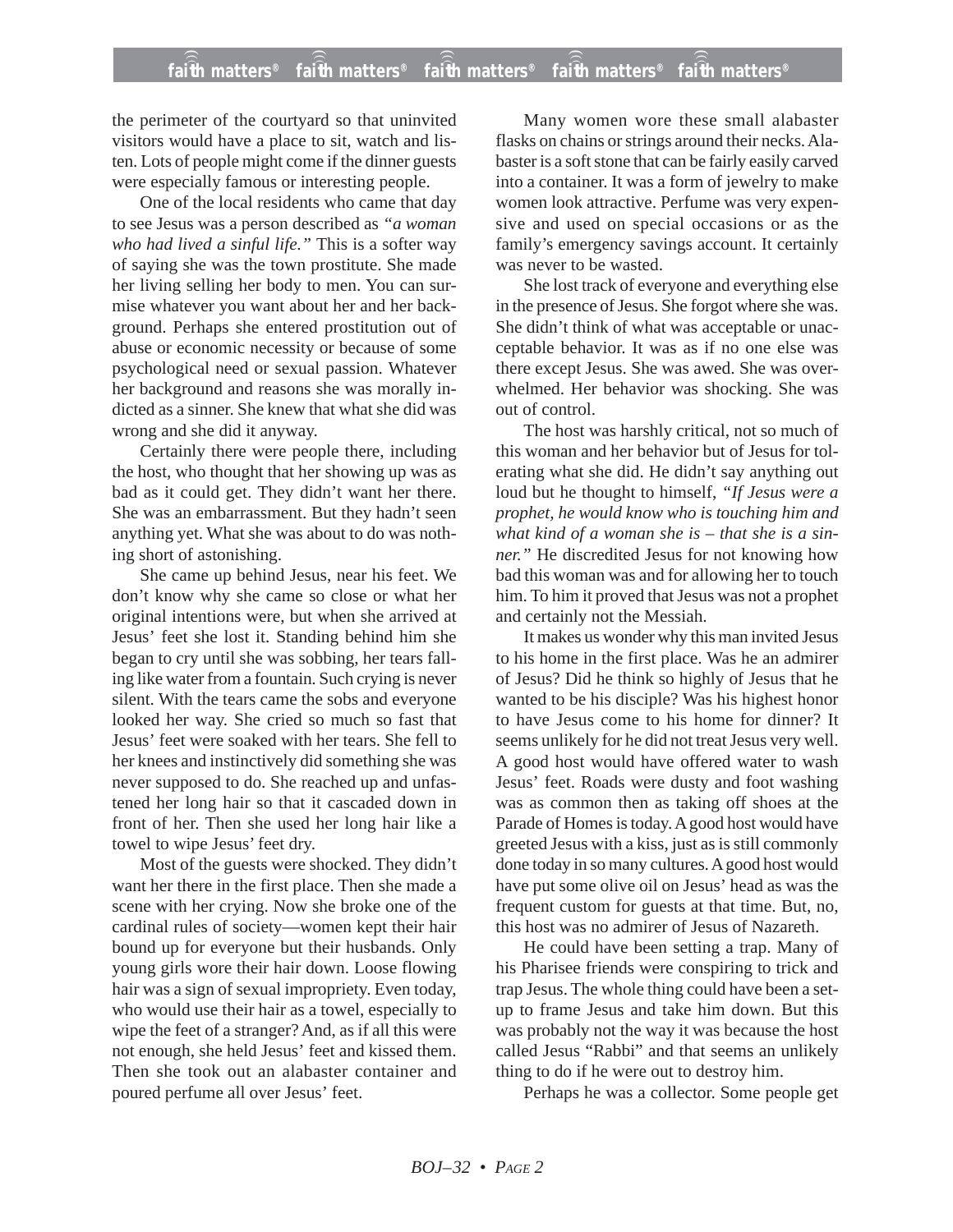## **faith matters® faith matters® faith matters® faith matters® faith matters®** ))) ))) ))) ))) )))

their sense of self-importance because they know a celebrity. It can be an ego and reputation builder to have an important and famous guest to your home.

Early in our marriage Charleen and I had a guest book we would ask those we entertained to sign. When I asked a man who was somewhat of a

celebrity in our world to sign the book he wrote his name followed by a Bible reference: Acts 28:2. After our guests left I quickly looked up the verse in the old King James Version of the Bible, anxious for a compliment from such

an important person. Acts 28:2 said, *" . . . and the barbarous people showed us no little kindness."* We quit using the guest book.

Well, back to the man in our story. From what we know about this man's thoughts and behavior, he considered himself to be pretty good. He pegged himself as better than Jesus and certainly better than the sinful woman. He was good and they were bad. It's a good feeling to see yourself as better than others, especially when those people are famous and important. In fact, we often take a measure of delight in the failings of our leaders and celebrities because that makes us look and feel more righteous.

In Luke 7:40 we read that Jesus answered the man. Interesting, because the man hadn't said anything. He just thought it. Jesus heard his thoughts and replied with a parable about two men who borrowed money they couldn't pay back.

Borrower #1 owed 50 denarii. Since a denarius was roughly a day's wages, he owed two months' gross income to the moneylender. For most people that's a lot of money. How much would that be for you? (Keep in mind that he probably borrowed the money because he didn't have any money. Now he still doesn't have any money and he owes two month's income. He's really in a hole that he probably can't get out of.)

In those days debtors were often beaten and imprisoned. In fact, imprisonment for debt was and is such a common practice around the world that

*…we often take a measure of delight in the failings of our leaders and celebrities because that makes us look and feel more righteous.*

the United States Constitution forbids it. Our alternative is bankruptcy. There are currently almost 2 million personal bankruptcies per year in America. In Jesus' day they would have all been beaten and sent to jail. Imprisonment didn't pay the debt, either. You were left in jail until the debt was paid. This took a debtor from bad to worse. It

> was assumed that his family or friends would pay up to get him out.

Borrower #2 owed 500 denarii. That was at least 20 months of income. Not only was this man deeper in debt, he was deeper in trouble. The chances of a rela-

tive or friend getting him out of jail was little or none. He would likely be imprisoned or enslaved for the rest of his life.

In Jesus' parable the lender did something so farfetched that this has to be fiction. It was so unlikely and farfetched that Jesus had to have made it up. The lender canceled both their debts. They were debt-free from then on and absolutely free. They must have been two very happy former borrowers!

The parable led up to a question for Jesus' host: *" . . . which of them will love him more?"* The host didn't have to be a rocket scientist to answer this question. It was obvious: *"the one who had the bigger debt canceled."* The less forgiven the less the gratitude and love. The more forgiven, the more the gratitude and love.

One of the most memorable experiences of my teenage years happened on a Sunday afternoon. My father had a magnificent new red Chevrolet convertible; I had a little Volkswagen Beetle. My dad let me drive his car to a friend's house. I took a back way down a twisting rock-lined mountain road. The speed limit was 45 mph but a friend had told me it was impossible to maintain 45 mph on that road and stay in the right lane. I knew I could do it. I was wrong. My friend was right. Going around the curve I crossed the line just as another car was coming up the mountain. I took out the side of that car from headlight to taillight. I smashed up the front of my father's car so it